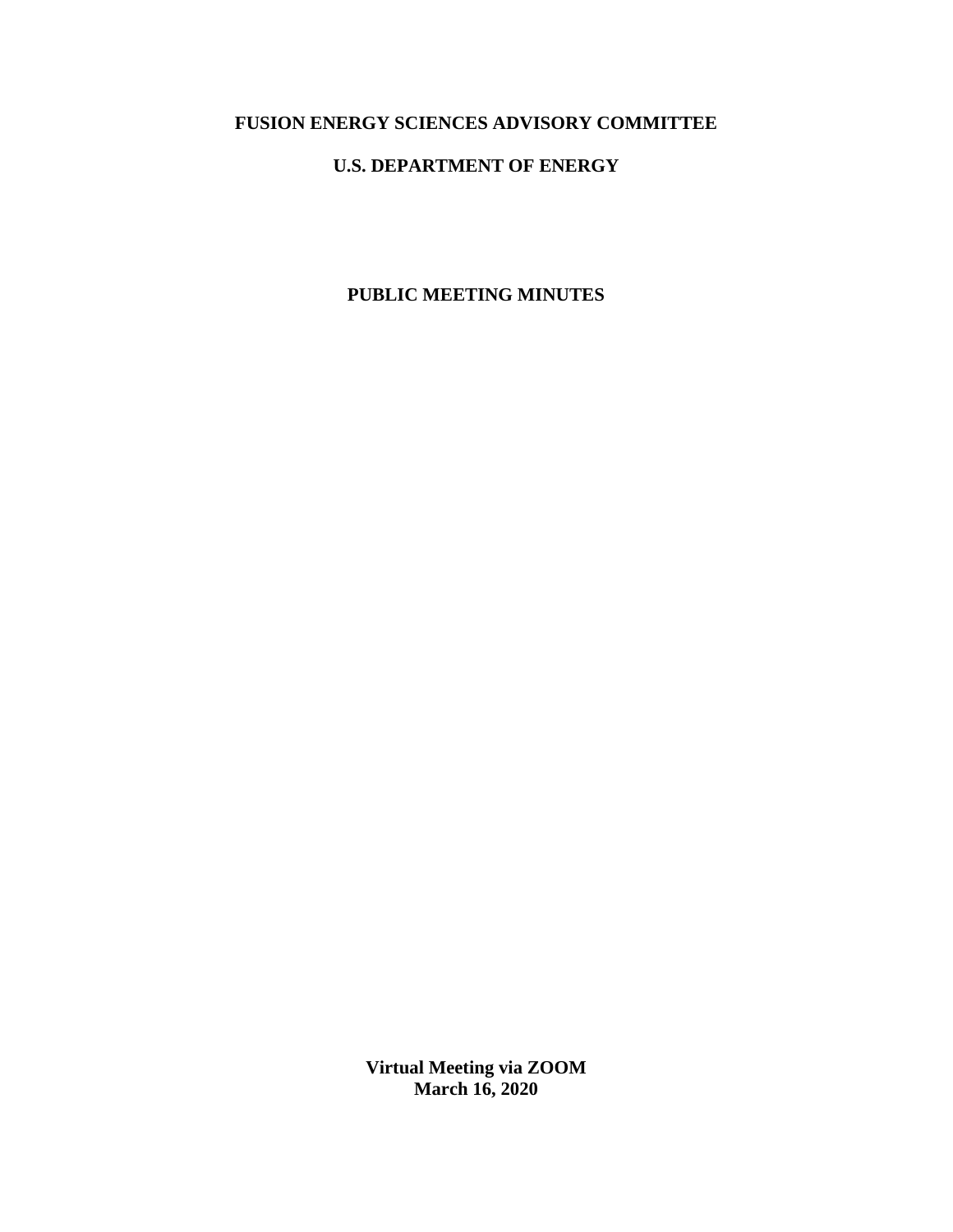# **Fusion Energy Sciences Advisory Committee Meeting March 16, 2020**

The U.S. Department of Energy (DOE) Fusion Energy Sciences Advisory Committee (FESAC) convened on Monday, March 16, 2020 via teleconference from 10:00 a.m. – 4:00 p.m. Eastern Time (ET). The meeting was open to the public and conducted in accordance with the requirements of the Federal Advisory Committee Act. Information about FESAC and this meeting can be found at<https://science.osti.gov/fes/fesac>

## **Committee Members Present:**

- Dr. Don Rej (Chair), Los Alamos National Laboratory (LANL)
- Dr. Troy Carter, University of California, Los Angeles
- Dr. Robert Cauble, Lawrence Livermore National Laboratory (LLNL)
- Dr. Diane Demers, Xantho Technologies, LLC
- Dr. Ralph Izzo, Public Service Enterprise Group (PSEG)
- Dr. Charles Kessel, Oak Ridge National Laboratory (ORNL)
- Dr. Stephen Knowlton (Vice-Chair), Auburn University
- Dr. Rajesh Maingi, Princeton Plasma Physics Laboratory (PPPL)
- Dr. Lorin Matthews, Baylor University
- Dr. Gertrude Patello, Pacific Northwest National Laboratory (PNNL)
- Dr. Susanna Reyes, SLAC National Accelerator Laboratory
- Dr. Scott Parker, University of Colorado
- Dr. Fred Skiff, University of Iowa
- Dr. Philip Snyder, General Atomics
- Dr. Thomas Sunn Pedersen, University of Greifswald
- Dr. Paul Terry, University of Wisconsin
- Dr. Erik Trask, TAE Technologies, Inc.
- Dr. Brian Wirth, University of Tennessee

# Dr. Tammy Ma, LLNL

## **Committee Members Absent:**

Dr. Mitchell Walker, Georgia Institute of Technology Dr. Anne White, Massachusetts Institute of Technology (MIT)

## **Ex Officio Members Present:**

Dr. Ellen Zweibel, University of Wisconsin

Dr. John Verboncoeur, Nuclear Plasma Sciences Society (NPSS), Michigan State University Dr. Paul Wilson, American Nuclear Society (ANS), Oak Ridge National Laboratory

## **DOE Personnel**

Dr. Jim Van Dam, Associate Director, Fusion Energy Sciences (FES), DOE Office of Science Dr. Samuel Barish, Acting Designated Federal Officer for FESAC, FES

108 FES and fusion community members attended the meeting.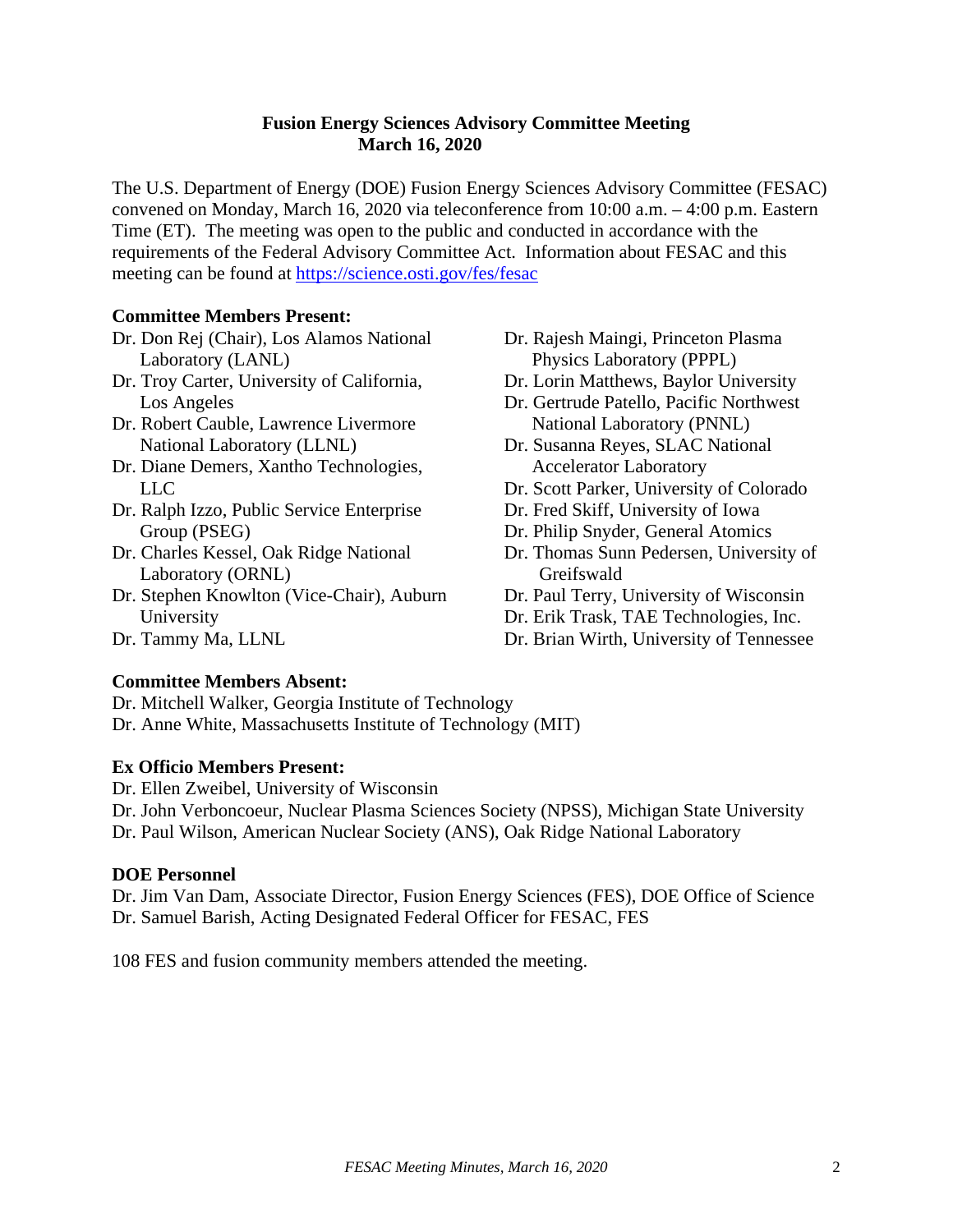## **Undersecretary for Science Perspective, Mr. Paul Dabbar**

Mr. Dabbar noted that the national labs are playing a role with the COVID-19 crisis, including opening up high performance computing (HPC) and light sources. He explained the role of the Federal Advisory Committees and thanked FESAC members for their commitment. Mr. Dabbar discussed three topics: the community planning process, the current state of the Office of Fusion Energy Science (FES), and budget appropriations.

The DOE Office of Science's budget and funding for the national lab complex is up 31%. Investment in the FES community has increased; the FY20 Appropriation included \$671M for FES, a 19% increase over FY19. In FY18 and FY19, FES was at the high end of increased support from Congress. There is tremendous enthusiasm on Capitol Hill for discovery science in general and, from a budget point of view, for fusion energy in particular. Clean and sustainable energy discussions have increased in the last three years, and the positive effects of large investments in fusion energy by the private sector are being realized.

Despite financial improvements, the FES community has lacked the inclusiveness and cohesiveness evident in the High Energy Physics and the Nuclear Physics communities. That fragmentation led to the charge from Dr. Binkley to FESAC at the end of 2018. The charge put a two-stage process in motion: to undertake a new long-range strategic planning activity for the FES program and to carry out community-led activities with broad input as a foundation for FESAC's recommendations. FESAC enlisted the Division of Plasma Physics (DPP) of the American Physical Society (APS) to lead those community activities in the Community Planning Process (CPP). The report from CPP marks the completion of the first stage of the response to the charge.

Sir Steven Cowley assumed leadership of PPPL in summer 2018; under Dr. Cowley's leadership, the PPPL team is making great progress towards bringing NSTX-U back online. As a result of the significantly increased budgets for the community, DOE leadership has funded new facilities that had been planned for years. Since 2018, FES has taken important steps to increase engagement with the private sector fusion community through public-private partnerships. In summer 2019, FES launched the INFUSE (Innovation Network for Fusion Energy) program which provides grants to private enterprises to work with the national laboratories on research and development to solve problems arising from private fusion energy projects. The second round of INFUSE grants will occur in FY20. Currently, FES is responding to a request in the FY20 Appropriation bill to explain how it can operate another public-private partnership program based on NASA's commercial-off-the-shelf (COTS) program. After the FESAC meeting in December 2018, the National Academies of Science, Engineering, and Medicine (NAS) delivered its report on Burning Plasma research. The NAS report included a recommendation that the U.S. start a program for construction of a compact pilot plant that produces electricity from fusion at the lowest possible capital cost. DOE plans to ask the NAS to prepare a supplement to identify the steps necessary to build a pilot demonstration plant in the U.S., including essential research and development and ancillary infrastructure.

Mr. Dabbar expressed that he was impressed by the breadth and depth of the CPP report, saying the CPP accomplished the task DOE put before FESAC to acquire wide-spread input from a diverse community and with topics spanning the entire FES portfolio. Sixteen workshops, as well as numerous smaller meetings and conversations, were held across the country. Members of the scientific community produced over 300 new or revised initiatives or white papers for consideration. The CPP brought together scientists investigating astrophysics and other fields of discovery, plasma science, and scientists focused on building models and systems for fusion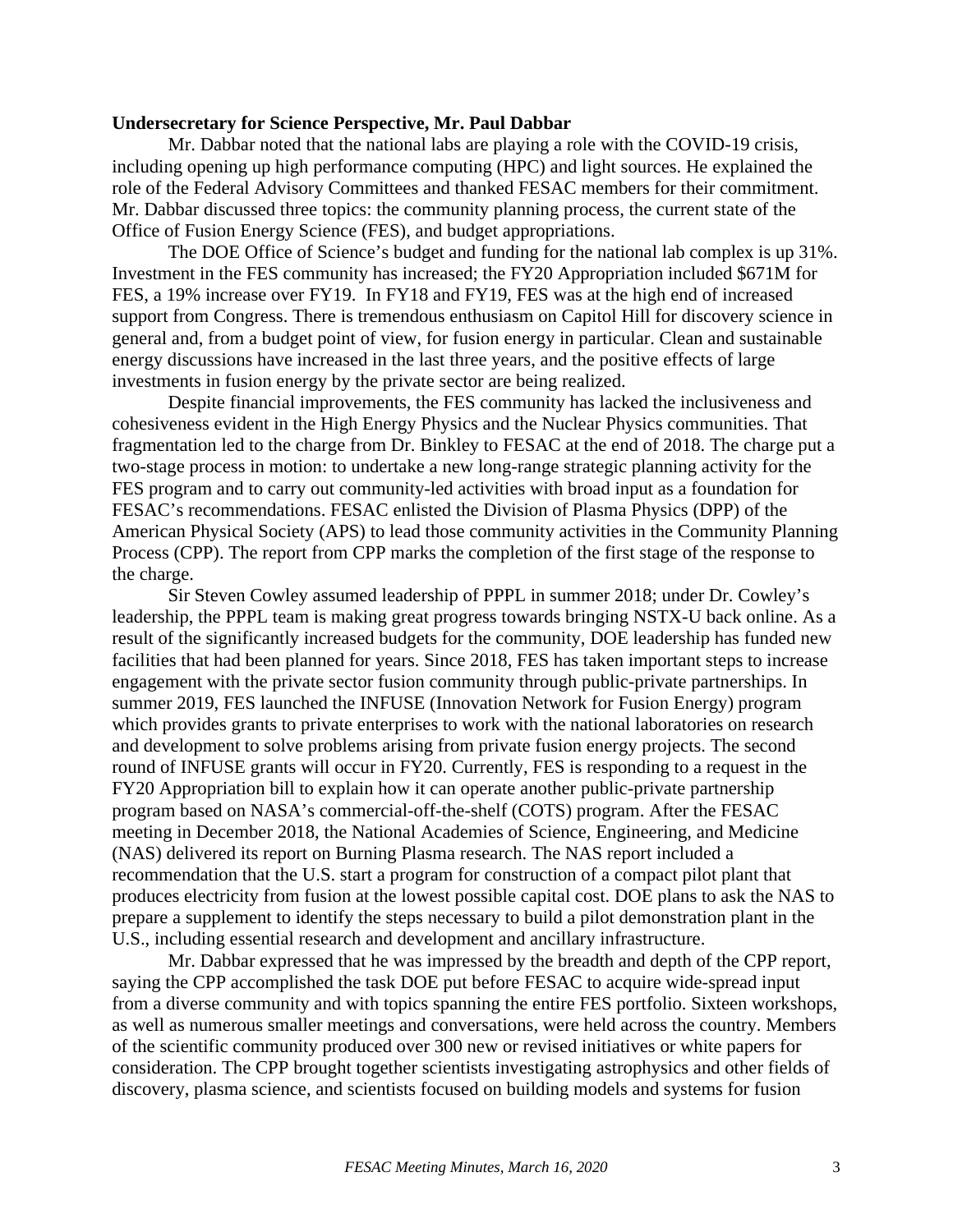power generation yielding robust, interdisciplinary discussions that have exposed participants to intriguing ideas outside their particular domains. The CPP helped build professional and personal relationships among scientists with varied interests who might not have otherwise come to know one another. Mr. Dabbar is optimistic that cross-cutting conversations that occurred during the CPP process will yield results and endeavors that are not readily apparent. He stated that the CPP generated a set of recommendations as a result of open discussions, respectful listening and inclusion, and various points of view. The CPP has engendered a set of priorities that represents true consensus. Mr. Dabbar hopes that the long-range strategic plan will realize widespread and cohesive support from this community as well as the broader scientific community.

The FES staff and Mr. Dabbar's deputy have shared evidence of the active leadership and engagement of relatively young scientists during the CPP process. Mr. Dabbar commended the APS for giving these individuals such an important role in the process. He expressed that the early career and young scientists and their fellow CPP participants have garnered DOE leadership's confidence in the plasma science and fusion energy community.

Mr. Dabbar concluded by expressing his appreciation to everyone who participated in the CPP and to those who played a leadership role in the process. He said that this community was given an urgent challenge and rose to the occasion, and expressed many thanks to everyone on behalf of DOE.

#### **Discussion**

**Dr. Sunn Pedersen** asked for a comment on the level of ambition in the plan and the degree to which FESAC should stay close to, or deviate away from, details in the CPP report. **Mr. Dabbar** expressed his enthusiasm for the report's level of ambition. He said that DOE is interested in options for pilot plants and demonstration plants in the U.S., and he encouraged the committee to think about next steps in terms of research and facilities that could be built in the U.S. He cheered the general tone and specifics in the CPP report, but emboldened the FESAC subcommittee to provide additional ideas. Mr. Dabbar conveyed that the subcommittee should make certain that the community consensus process is maintained.

**Dr. Terry** asked for suggestions on ways FESAC can make sure the consensus efforts have greater staying power and robustness to maintain momentum when DOE leadership changes occur. **Mr. Dabbar** said that the current DOE leadership benefitted from historical studies that laid out the facilities and areas of research to focus on. The Electron Ion Collider (EIC), for example, was based on long-range plans, Nuclear Physics' advisory boards, and other reports that consistently conveyed the importance of the science and the facilities enabling Mr. Dabbar to evaluate the suggestions and move forward. Having several reports that convey the same trajectory has great value; it provides consistency and cohesion. That support allows DOE leadership to go to Congress about, or make decisions on, what to build. It is important that everyone in the community is generally saying the same thing. This is only achieved by everyone working together and having an agreed upon direction and talking points.

**Dr. Ma** asked about maintaining program balance in light of Appropriation language concerning inertial fusion energy (IFE). **Mr. Dabbar** noted that it is more challenging to think about new versus old activities in a flat or downward funding environment. To a large degree, this is not a challenging time in DOE, and new projects have been moving forward. DOE has also been able to begin new projects, such as INFUSE and potentially a COTS program, and is beginning to consider a pilot plant. With regard to IFE, clearly there is interest from the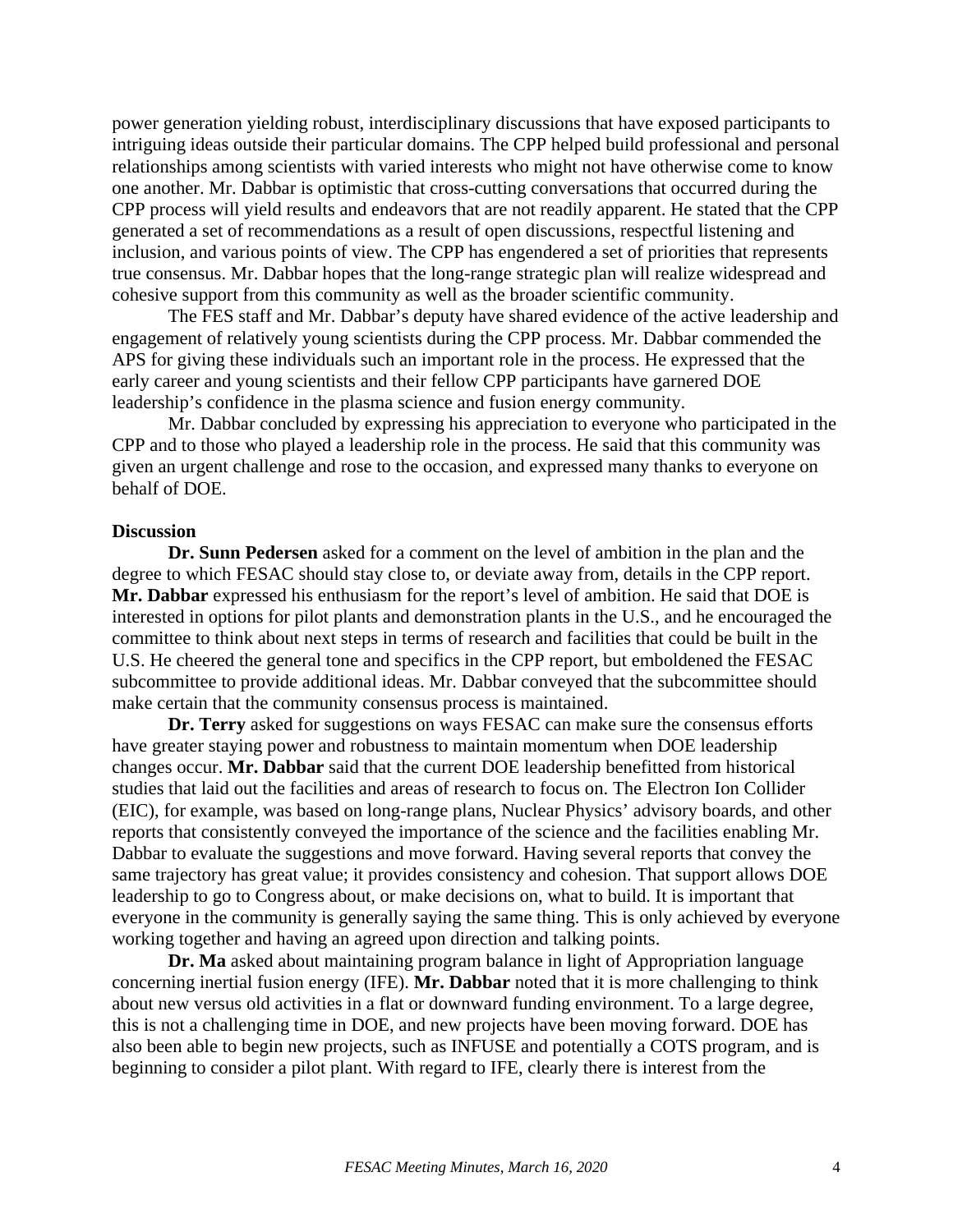community about inertial confinement, and DOE has increased support with the allocation of additional money.

**Dr. Kessel** asked Mr. Dabbar to clarify the importance of partnerships between labs, universities, and industry in a fusion pilot plant and asked how the FESAC subcommittee should approach its deliberations in this area. **Mr. Dabbar** said that there are researchers in the private sector, and it is important to leverage multiple ideas. In terms of basic research, the U.S. invests more money than any country in the world to develop energy technologies. DOE encourages funded researchers and projects to work with private entities and move the technologies forward for public use. DOE has shared some ideas; for example, INFUSE was copied from GAIN (Gateway for Accelerated Innovation in Nuclear) from the Office of Nuclear Energy, and is developing public-private partnerships to replicate COTS from NASA. Mr. Dabbar encouraged FESAC to provide recommendations on how to increase collaborations and interactions.

#### **FES Perspective, Dr. James Van Dam**

Dr. Van Dam explained that the FES enacted FY19 budget was \$564M, the FY20 appropriation is \$617M, and the FY21 budget request is \$425M. Dr. Van Dam shared updates on the accomplishments that are due to these healthy budgets and mentioned 10 funding opportunity announcements (FOA) – five of which have accompanying lab calls. An FOA in partnership with ARPA-E (Advanced Research Projects Agency – Energy) focuses on enabling technologies required for commercially viable fusion energy. Dr. Van Dam mentioned the DIII-D National Fusion Facility Upgrade, ORNL's SPI (shattered pellet injectors) testing, MIEs (major item of equipment) for a linear diverter simulator, the PLF (Petawatt Laser Facility) project, and the new Magnet Test Stand at LLNL. FES has partnerships in HPC with Japan on exascale for fusion. Other HPC efforts include an FES SciDAC (Scientific Discovery through Advanced Computing) activity focused on integration and whole-device modeling, and the PPPL-led WDMApp project in the Exascale Computing Project portfolio.

FES is contributing \$7M of its FY19 funds for the NSF (National Science Foundation) /DOE partnership in basic plasma, non-neutral/dusty plasma, high-energy density plasma, and low-temperature plasma. The Advanced Laser Light Source in Quebec, Canada has joined LaserNetUS. In FY19, twelve awards in the INFUSE program were made to six private companies partnering with six DOE laboratories; in FY20, international companies are also eligible to apply.

Dr. Kathryn McCarthy was appointed as the new Project Director for U.S. ITER in November 2019. The sub-project-1 (First Plasma) for the U.S. ITER project is two-thirds complete. And more than 80% of the fabrication awards were made to U.S. companies, universities, and national laboratories. Civil construction at ITER is almost complete, and the assembly phase has begun. Examples of U.S. contributions to ITER include the Tokamak Cooling Water System and the Central Solenoid Module.

There are several new reports available, including "Advancing Fusion with Machine Learning" and "AI for Science." The CPP has concluded, and produced a substantive report. A draft report from the National Academies' Plasma Science 2020 decadal assessment is complete and is awaiting reviewer comments. The final NAS decadal report to Federal sponsors will be released in mid-April.

Dr. Van Dam closed with several updates. FES and ARPA-E formed a working group with the NRC (Nuclear Regulatory Commission); the NRC-DOE meeting to discuss this has been postponed. Mr. Dan Brouillette was appointed the new Secretary of Energy in December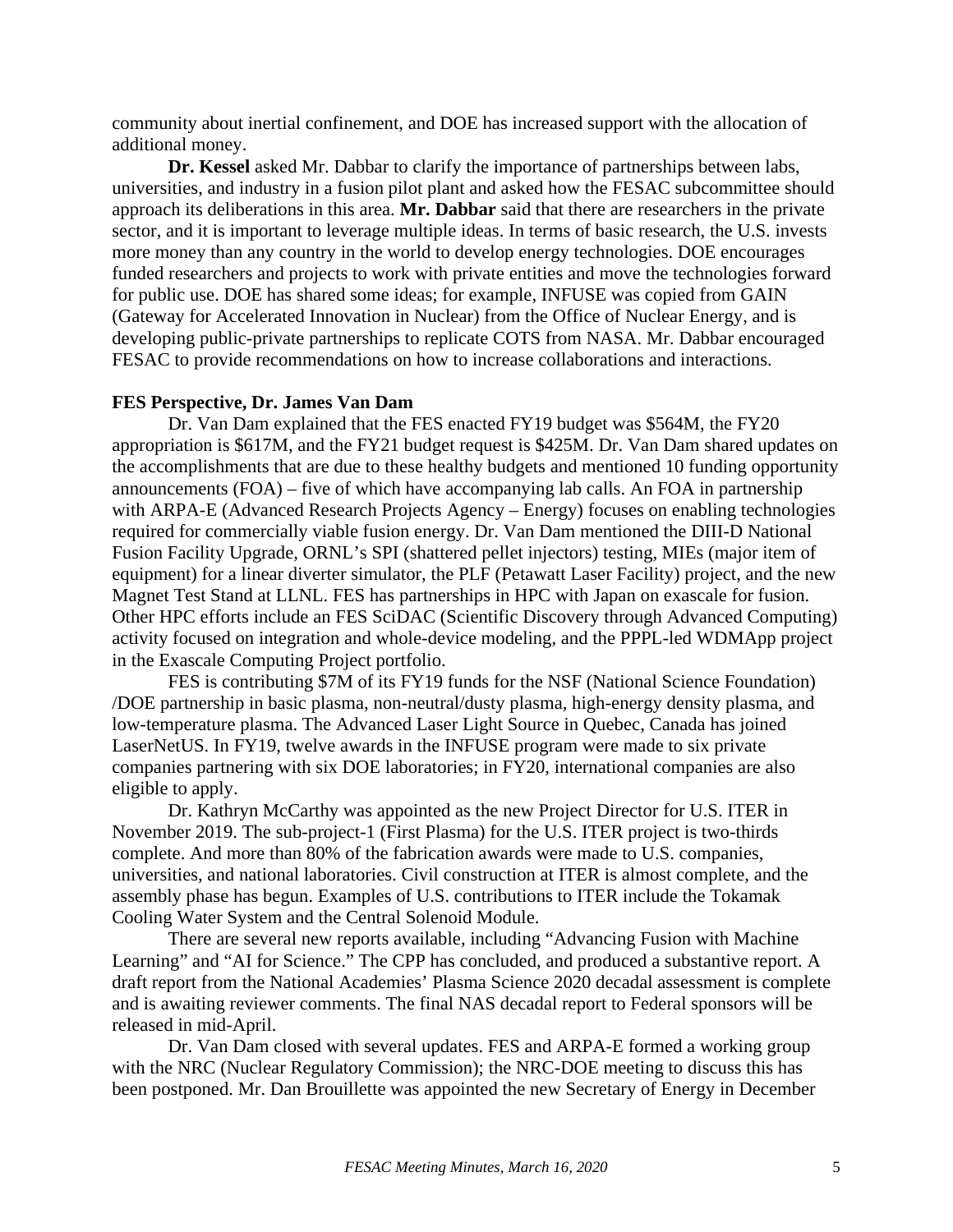2019. Dr. Nathan Howard of MIT received the 2019 Nuclear Fusion Award. The Spitzer Space Telescope, named after Professor Lyman Spitzer, Jr., founder of the PPPL, was retired on January 31, 2020 following 16 years of operation.

### **Discussion**

None.

# **Report of the Community Plan for Fusion Energy and Discovery Plasma Sciences; Drs. Scott Baalrud, Nate Ferraro, Lauren Garrison, Nathan Howard, Carolyn Kuranz, John Sarff, and Wayne Solomon**

**Dr. Garrison** began by expressing her appreciation to the community for participating in the CPP. She stated that the four goals of the CPP process were to produce strategic recommendations, both topical and cross-cutting, provide a near-term and long-term outlook, prioritize the recommendations, and deliver a report to FESAC by March 2020.

The process included three workshops at Madison, WI (July 2019), Knoxville, TN (October 2019), and Houston, TX (January 2020). The committee was organized by subgroups to produce recommendations in eight topical cross-cutting areas – Magnetic Fusion Energy (MFE), Fusion Materials and Technology (FM&T), High-Energy Density Physics (HEDP), General Plasma Science (GPS), Theory & Computation, Measurement & Diagnostics, Enabling Technology, and Workforce Development. Input from the fusion community was collected in two ways: advocacy groups that were self-organized groups of community members who provided input through white papers or initiative proposals, and expert groups made up of technical experts and led by program committee members who provided input via review of initiative proposals.

**Dr. Solomon** discussed the structure of the report, which was divided into three parts: DPS, FST (Fusion Science and Technology), and cross-cuts. DPS was primarily based on input from general plasma science and HEDP, while FST was based on input from MFE and FM&T including inertial fusion energy, and the cross-cutting opportunities came from all of the topical areas. The topical areas were merged (MFE + FM&T, GPS + HEDP, and IFE merged into FST + alternative MFE configurations) to form a coherent plan. The cross-cutting opportunities section has recommendations in four categories: theory and computation, measurement and diagnostics, enabling technology, and workforce, diversity, and inclusion.

The three major science drivers identified by DPS were explore the frontiers of plasma science, understand the plasma universe, and create transformative technologies. The three major science drivers from FST were control, sustain, and predict burning plasmas, handle reactor relevant conditions, and harness fusion power. Both the DPS and FST chapters are further organized into objectives and recommendations.

**Dr. Howard** discussed findings and recommendations for Fusion Science and Technology. The FST community embraces a mission-driven program to establish the basis for the commercialization of fusion energy in the U.S. The goal of the fusion pilot plant is to demonstrate both technical feasibility and commercial viability. The three deliverables of the pilot plant are to produce net electricity, establish capability, and demonstrate safe production and handling of tritium. Currently, the tokamak is the leading concept, but stellarators, inertial fusion, and other alternates could lead the effort.

FST is organized by science drivers, strategic objectives, and program recommendations. The three program recommendations are to participate in ITER, pursue integrated modeling, and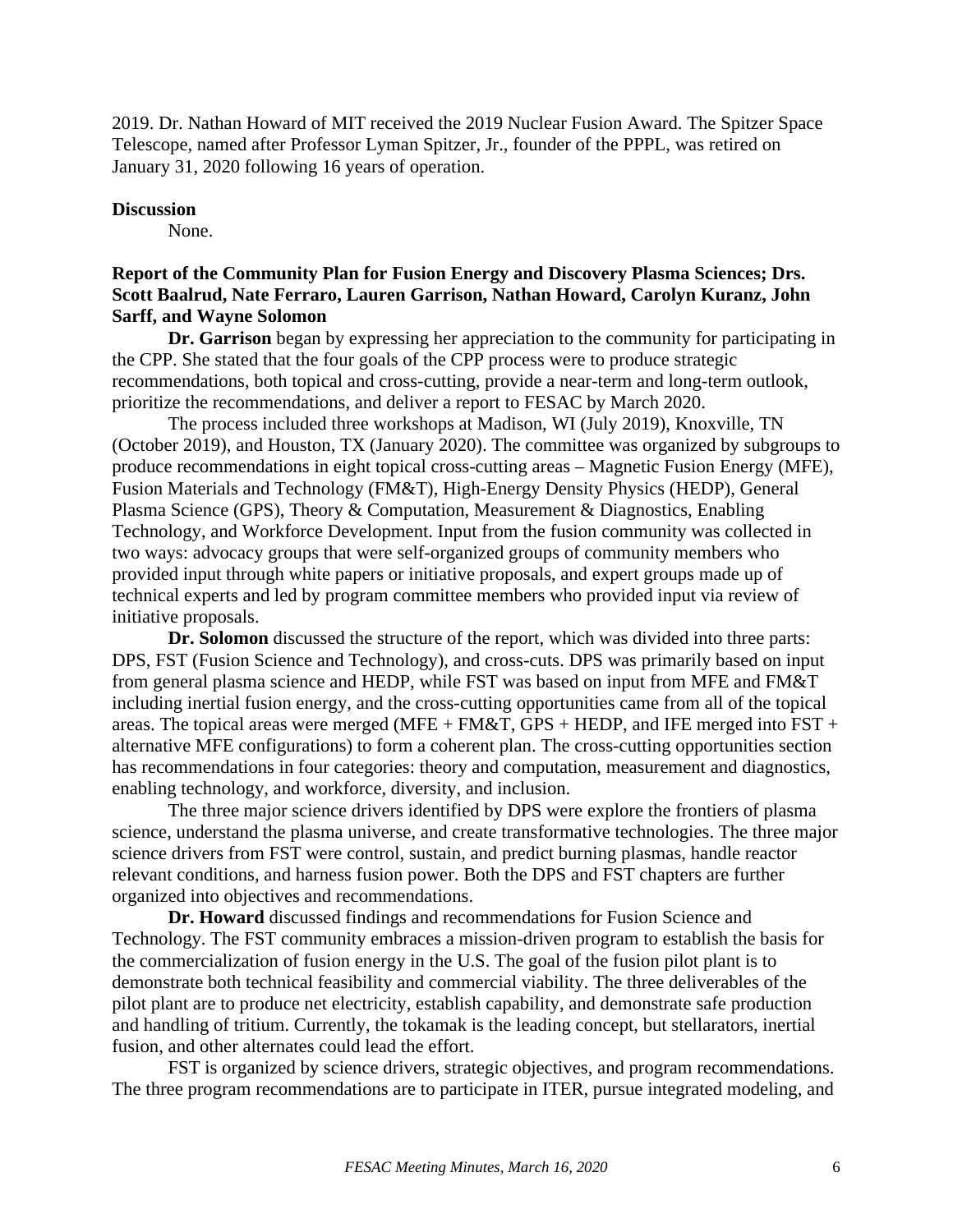develop diagnostics. There are three overarching recommendations, focused on burning plasma, fusion materials, and embracing innovation. Ranking was done using the Prioritization Assessment Criteria, which are the importance to the fusion pilot plant mission, the urgency, the impact of the investment, the use of innovation to lower cost, and the potential for U.S. leadership and uniqueness.

**Dr. Kuranz** discussed the findings and recommendations for Discovery Plasma Science. DPS' recommendations were guided by rank-ordered criteria: U.S. leadership, transformational applications, breadth, community engagement, and interdisciplinary applications. The chapter is organized into DPS-wide programmatic recommendations (Build, Support, and Collaborate) and three science drivers (explore the frontiers of plasma science, understand the plasma universe, and create transformative technologies). The Build recommendation calls for investment in new facilities, upgrading current facilities, and co-locating facilities. The Support recommendation includes steady funding, fundamental data needs, and science centers. The Collaborate recommendation focuses on expanding networks and partnerships.

**Dr. Baalrud** discussed the three science driver categories in DPS (1, 2, and 3). DPS 1 – explore the frontiers of plasma science has five objectives listed as DPS-A, -B, -C, -D, and -E. These objectives focus on intense light coupling (A), magnetic fields (B), plasmas far from equilibrium and at interfaces (C), strong coupling and quantum effects (D), and antimatter plasmas (E). DPS 2 – understand the plasma universe includes three recommendations listed as DPS-F, -G, and -H. These objectives focus on plasma interactions in the solar system (F), origin and effect of magnetic fields (G), and causes and consequences of phenomena (H). DPS 3 – create transformative technologies includes four objectives: DPS-I, -J, -K, and –L. The objectives focus on plasma-based technologies (I), advanced manufacturing (J), physical wellbeing of society (K), and secondary sources (L).

**Dr. Sarff** discussed the cross-cutting recommendations in Theory and Computation, Measurement and Diagnostics, Enabling Technology, and Workforce, Diversity, and Inclusion. The three recommendations in Theory and Computation focused on verification and validation activities, advanced scientific computing tools, and improvements to FES-funded codes and outputs. The three recommendations in Measurement and Diagnostics included advances in diagnostics development, generation of data and analysis tools and data management, and a forum to guide diagnostic work. Enabling Technology's five recommendations covered publicprivate programs, advanced materials and manufacturing, transformative enabling technology, enabling technology and development in designs, facilities, and networks, and mission critical enabling technologies. Workforce, Diversity, and Inclusion had three categories of recommendations, each with sub-recommendations. Category A – embrace diversity, equity, and inclusivity's sub-recommendations included engaging DEI (diversity, equity, and inclusion) experts, implementing new and updated policies, incorporating consideration and promotion of DEI efforts, creating an accessible environment, increasing funding for underrepresented groups, and creating parental leave policies. Category B – increase pathways to fusion subrecommendations included student design competitions, post-undergraduate education options, BS/MS-level scientist employment, public-private BS/MS development programs, public-private fellowships, a summer internship program, and faculty development grants and opportunities. Category C – increase literacy of plasma science and fusion energy and improve student involvement had two recommendations to support a new public-facing website, and support precollege outreach.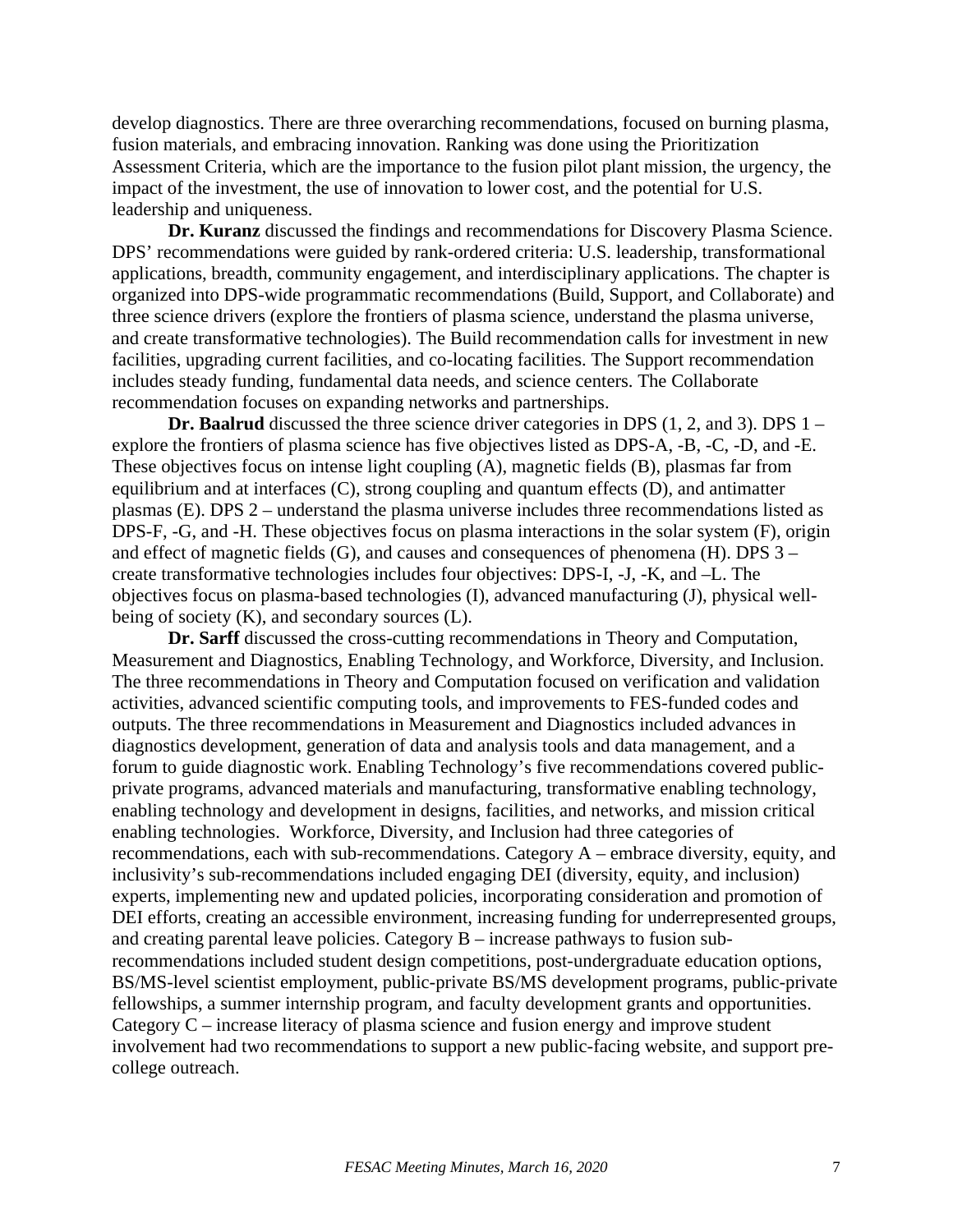**Dr. Ferraro** discussed the remaining questions to be addressed within the FESAC subcommittee and summarized the CPP activity. The questions that remain to be resolved include the issues of cost, prioritization, program balance, and the tension between urgency and commercial viability. Community consensus exists to pursue all of the recommendations. FST concentrated on science and technology that leads to construction of a fusion pilot plant, while DPS focused on realizing the potential of plasma science to deepen understanding. The report contains recommendations that can be enacted in the near-term, with partners, and within a 10 year horizon. The CPP report recommended that the activity recur every 5-7 years to adjust the plan as needed.

Dr. Rej dismissed FESAC for lunch at 12:35 p.m. and reconvened the meeting at 1:15 p.m.

# **FESAC Discussions on the Report of the Community Plan for Fusion Energy and Discovery Plasma Sciences, Dr. Donald Rej, FESAC Chair, Los Alamos National Laboratory**

**Dr. Sunn Pedersen** thanked the CPP co-chairs and mentioned that he had hoped for more ambitious accelerator discussions particularly in blue-sky scenarios. He asked the chairs to talk about why the report did not go further on the stellarator side, pointing out that items the CPP flagged – control, sustain, and predict burning fusion plasma – are well addressed by stellarators. Additionally, stellarators have a more predictable configuration than tokamaks. He also inquired about the innovative aspects of the program that will support the new tokamak. **Dr. Howard** pointed out that the report reflects opinions from the community, not the co-chairs' personal opinions. There were a number of inputs from the stellarator community, many of which are reflected in the final report, for example the quasi-symmetric stellarator. The tokamak is the current leading concept for the fusion pilot plant, but that does not preclude it from being a stellarator.

**Dr. Carter** raised the issue of endorsement and expressed concern that the CPP report may be seen as a final plan. He asked how the co-chairs will advertise and utilize the endorsements by the signatories. **Dr. Ferraro** explained that there are no specific plans, rather the signatures were collected to show community unity and support. No names will be used in association with any statement, rather the signatures are simply a way to gauge and quantify community support for what has been done already.

**Dr. Terry** asked two questions about the contrast between the DPS and FST structures in the report, specifically a hierarchy of projects within FST objectives, and if international context was purposely avoided in the CPP. **Dr. Ferraro** mentioned that the mix of activities was made very clear and evident in the DPS area, but consented that the report may not be as clear in FST. There was significant community input on the necessity of roles for all FST stakeholders, as well as a mix of projects. He stated that the program committee was asked to convene expert groups to address international context. **Dr. Kuranz** explained that the differences in the report were due to DPS and FST starting at different places.

**Dr. Kessel** asked about timeframes and how the FESAC subcommittee should interpret the vagueness in the timeframes. **Dr. Garrison** said that FST took inspiration from the NAS Burning Plasma report, setting rough goals for the fusion pilot plant in the 2040s. In general, FST heard the community express a sense of urgency on these activities. Some of the earlier iterations of the report naturally matched into near-term and follow-on actions, but as the final report took shape it became obvious that near-term actions had the most information and clarity.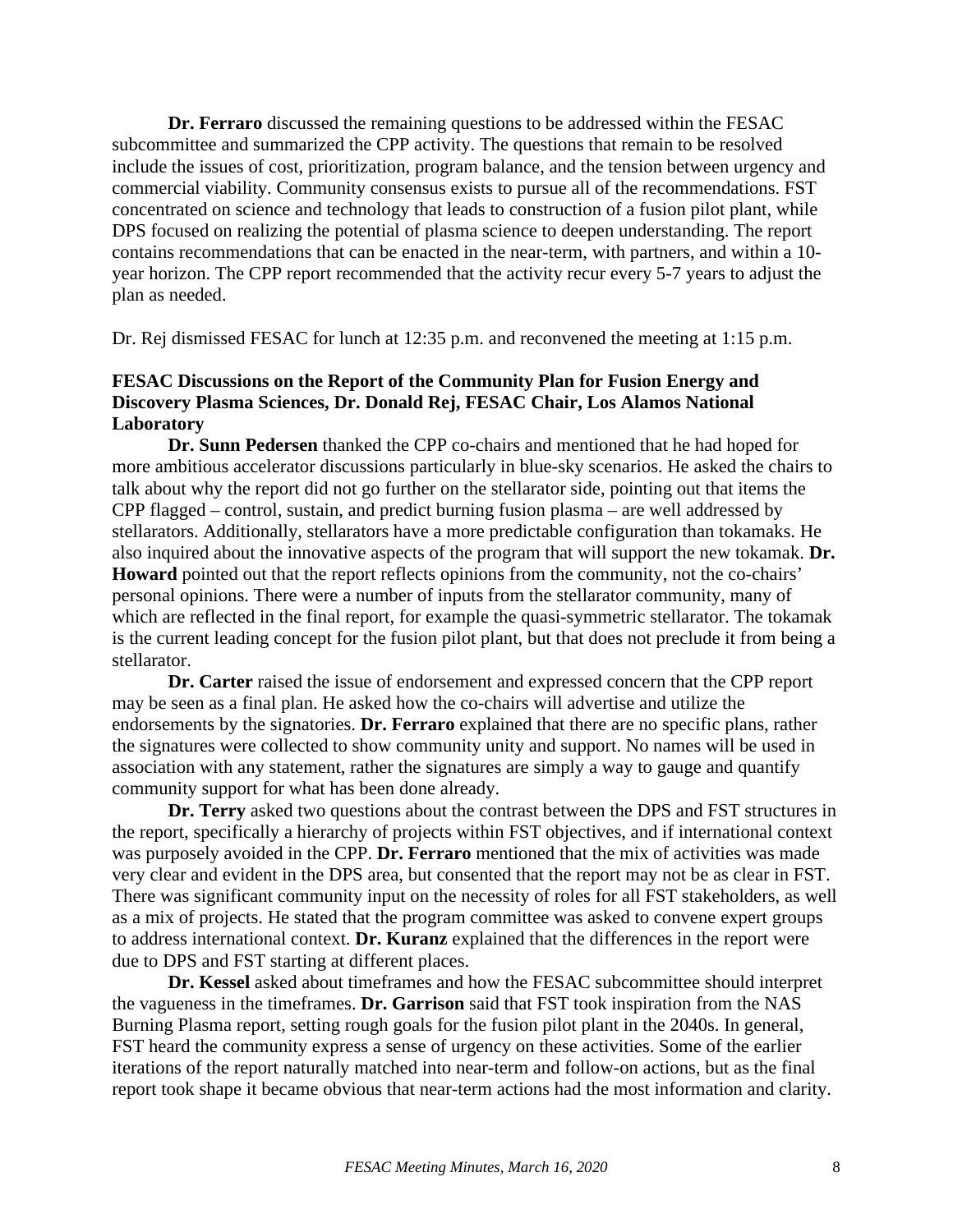In the final report, all of the recommendations are things the community believes could start immediately. She explained that timing issues are integrally connected with budgeting, and budgeting scenarios were out-of-scope. The purpose of future CPP's is to keep refining, altering, and building on the direction started by the community to correctly sequence the later steps. **Dr. Baalrud** stated that in DPS there are few timelines because of the broad range of material. Timelines for each item were a level of detail for which the committee was not ready. Where timelines were discussed, for example, in the recommendation of partnerships with other agencies, some of those partnerships are already well-established (i.e. NSF, NNSA (National Nuclear Security Administration)); in other places, they are not established at all. Therefore, the timeline is to request that FES start by organizing workshops and bringing the fusion community together with other application communities to investigate what partnerships might look like.

**Dr. Knowlton** commended the committee for providing ambitious vision, mission, and values statements. He asked the CPP co-chairs to comment on the mission need for NTUF (New Tokamak User Facility) and if the NTUF plan can be elaborated on in time for the FESAC report. **Dr. Solomon** pointed to the detailed appendix related to NTUF and the mission need. NTUF originated in the Knoxville meeting and had a series of potential mission requirements or capabilities that the community weighed in on. There was a clear distinction in the capabilities that would be appropriate for such a facility or were considered valuable. However, there was a dividing line on the emphasis reflected in the later incarnations of NTUF at the meeting in Houston and in the report. The detailed appendix also includes consideration of the international context. The recommendation behind NTUF is to establish the mission need details. If FESAC adopts that recommendation, that could be part of the community activity.

**Dr. Izzo** said, as a participant in the electric power sector, that he is encouraged by the eagerness to engage in industry partnerships and is impressed by the scope and sophistication of the report. He was troubled by the absence of a focus on carbon pressures, the timing of carbon pressures, and recognition of the importance of fusion to shift the power sector away from carbon dependence in the next 2-3 decades. **Dr. Garrison** explained that this was a topic of discussion in the focus groups; it was a common theme, especially for early career and graduate students. Fusion power is an idea that resonates in the community. There is an attempt, in the report, to embrace the urgency and desire to move forward with the solutions. However, there is still a bit of sensitivity on how to formulate statements that are related to climate change.

**Dr. Zweibel** noted that the DPP intentionally took a very hands-off attitude on the CPP, but is excited by the level of engagement and leadership in the process. She suggested that the DPP can support the report's objectives in association with DPP activities, for example, holding joint meetings, having activities at DPP, participation in committees, etc... She asked the community to think of ways that DPP can help. **Dr. Kuranz** thanked Dr. Zweibel for the suggestion and advised FESAC that stating this type of activity is something that the long-range planning committee should keep in mind.

**Dr. Verboncoeur** recommended that a more explicit connection between DPS and FST be made in the CPP report. For example, the benefits realized through some partnerships outside of the agencies have exceeded their investments. He speculated that there might be value in explicitly tying the two sections together. **Dr. Baalrud** explained that the cross-cuts make the connections more clear. He acknowledged that there may be benefit to having a separate chapter, but stated that the CPP came a long way towards merging different aspects of the topics and felt the coherence of the program was evident in the report.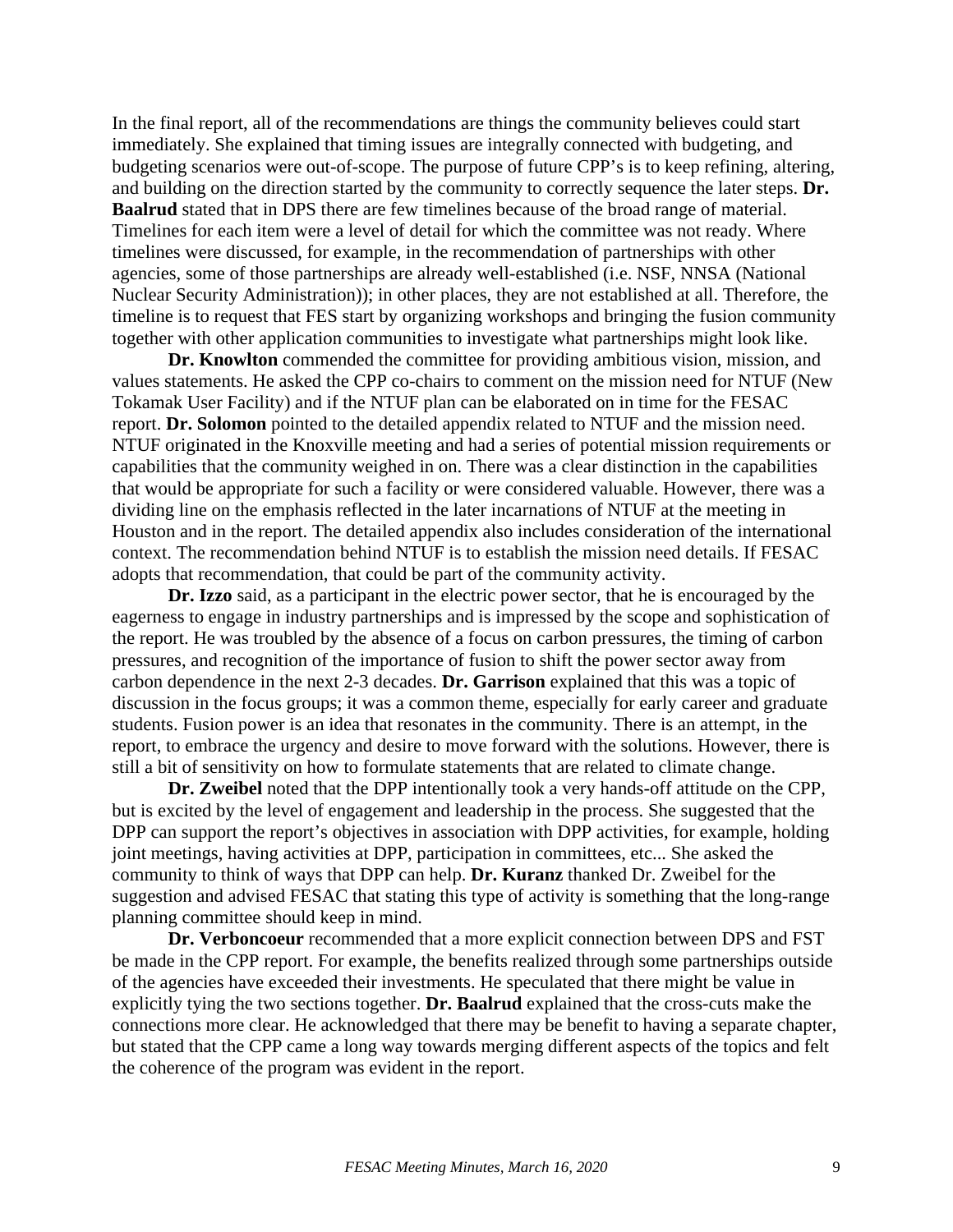**Dr. Matthews** commented that studying stars or solar wind may not be seen as immediately useful, but it does tie into the vulnerability of the energy grid and satellite systems to solar flares. DPS did not speak to those immediate impacts that that research can have on very disruptive problems that occur. She requested more emphasis be placed on this area of research.

**Dr. Wilson** asked if the structure of DOE, where FST resides within the organization, is part of the FESAC subcommittee's scope, and if the CPP discussed how that structure meshes with the recommendations in the report. **Dr. Carter** stated that the DOE structure is important to consider in the second phase. Being as generic as possible in the FESAC report recommendations will make these structural questions simpler to address. He assured FESAC that if there is a need to address the DOE structure, the subcommittee will specify that it should be investigated. **Dr. Kuranz** reminded FESAC that the CPP was tasked with gathering input from the entire community. She agreed that discussing where programs fit in the DOE structure is a Phase 2 activity.

**Dr. Parker** inquired if there might be room in the CPP report for leveraging the big initiatives such as artificial intelligence (AI), quantum information science (QIS), and exascale as these are places where DOE is investing enormously. **Dr. Kuranz** noted that there is an initiative on quantum matter and AI as well as a need for increased scientific computing capabilities and capacities. She suggested that those should be elevated in Phase 2. **Dr. Parker** added that there is enormous opportunity in exascale computing and utilizing those systems for AI and QIS. **Dr. Sarff** explained that yes, fusion can benefit from exascale. FES has new FOAs in this area. However, the community has said that not everything being done in exascale is appropriate to fusion energy and plasma science; there is a balance to be achieved between computing capabilities and capacity to meet the needs of the fusion and plasma science community. **Dr. Baalrud** pointed out that DPS-D has a specific connection to QIS – using ion-trapped plasmas as a possible avenue to quantum simulators.

**Dr. Snyder** asked the CPP committee to provide guidance to FESAC on priorities in a reduced budget and any specific elements that should be considered in a truly unconstrained scenario. **Dr. Solomon** noted that there was a significant amount of work on the down-select to arrive at activities and needs which are considered necessary to meet the objectives as specified in the missions of DPS and FST. Considering more constrained budget scenarios, FST provided and collected important information from which the CPP developed a set of values that were translated into prioritization assessment criteria. This provides a good framework for how to consider what might be de-scoped to take higher risk. Both the data and the community sentiment are there. **Dr. Baalrud** addressed the question from the DPS side. What is in the plan is truly blue-sky in the sense that implementing all of what is in the report, at full capacity, is well beyond what is likely to happen in any budget. There is plenty of room, when funds become available, to have a plan in place. For more realistic budget scenarios, the size of the recommended programs will need to be scaled to appropriately match the budget.

**Dr. Rej** asked about the expectations of the FESAC subcommittee in terms of prioritization, budgets, cost and schedule, and technologies. **Dr. Garrison** said that the community feels that items in the plan are all important and useful. She would like to see the FESAC subcommittee fit the different scale items together and support some breadth of research across as many of the items as possible. But, simply having the scale of those research efforts be tuned to what is in the budget and what is appropriate would be welcomed. **Dr. Howard** expressed pride in how far the CPP committee and the community got in this process. The CPP committee heard, throughout the process, a wariness of the impact of people's involvement. Dr.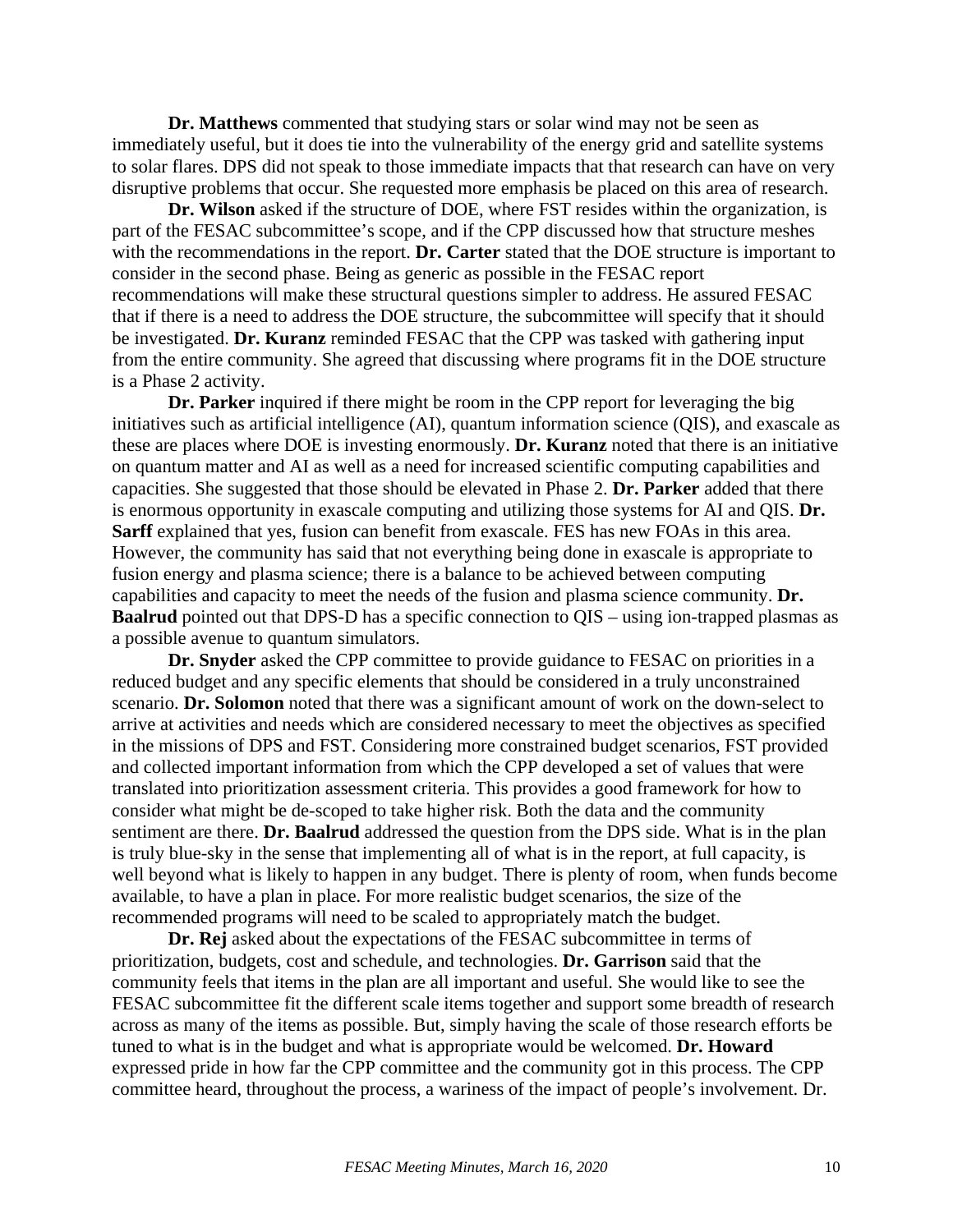Howard would like to see FESAC follow the community suggestions and the level of prioritization in the report, and use that to develop budget-constrained plans to ease some of the community's concerns. **Dr. Sarff** stated that the CPP process was modeled on High Energy Physics' P5 process. High Energy Physics, through the course of their planning process, managed to secure significantly increased budgets. The fusion community consensus is based on a broad spectrum of activities and the community working together. Dr. Sarff urged the FESAC subcommittee to keep these in mind and think about concepts, such as a balanced portfolio to maintain consensus and create the opportunity for investment by DOE and Congress.

### **FESAC Subcommittee on a Long-Range Strategic Plan for the FES Program, Professor Troy Carter, Chair, University of California, Los Angeles**

Dr. Carter provided some context on the FES strategic planning activity, noting that this was the first time in a long time FES has had such a process, and the first time it has been carried out in such a broad way. The last Snowmass was held in 2002 and it was neither as broad, nor as ambitious, as this one. FESAC completed the last strategic planning activity in 2014. The 2014 plan was more focused, formed in a constrained process, and was unsuccessful in the end; there was no community consensus plan. The outside perspective at that time was that the FES community was fractured and characterized by in-fighting. High Energy Physics was in same situation in 2014, but the success of P5 made a difference. High Energy Physics took its process from Nuclear Physics and saw their budgets rise significantly because of the P5 report and the consensus presented from that community.

There are two phases to the FESAC charge, to (1) develop a consensus-based strategic plan for the Fusion Energy Sciences portfolio (led by CPP), and (2) take the input from the CPP to answer the FESAC charge on a long range strategic plan with three budget scenarios and specific items to address in the final report.

Going forward, the FESAC subcommittee will use the CPP report as the basis for its report. The subcommittee will continue to invite contributions and accept new information, sending out requests and targeted solicitations for community input. Additionally, Dr. Carter would like to adopt the CPP website infrastructure and hopes that the existing expert groups will be willing to provide additional information when requested.

The FESAC subcommittee has already met four times and discussed this activity and the framework for the process. The next meeting, on March 17, 2020, will be an opportunity for extended discussions with the CPP co-chairs and an NAS representative on the Burning Plasma report. There will also be presentations on other key NAS reports. At this meeting, the subcommittee will refine the process and begin its work. Weekly zoom meetings will continue, and the subcommittee plans to finish the report for an NAS-style peer review and ensure delivery in December 2020.

Regarding conflicts of interest, the subcommittee is not subject to the same rules as FESAC. The procedure to be followed is that the subcommittee will acknowledge and work around conflicts of interest as they arise, and will make generic recommendations rather than institution- or project-specific recommendations. However, conflict of interest rules will apply when FESAC approves the final report.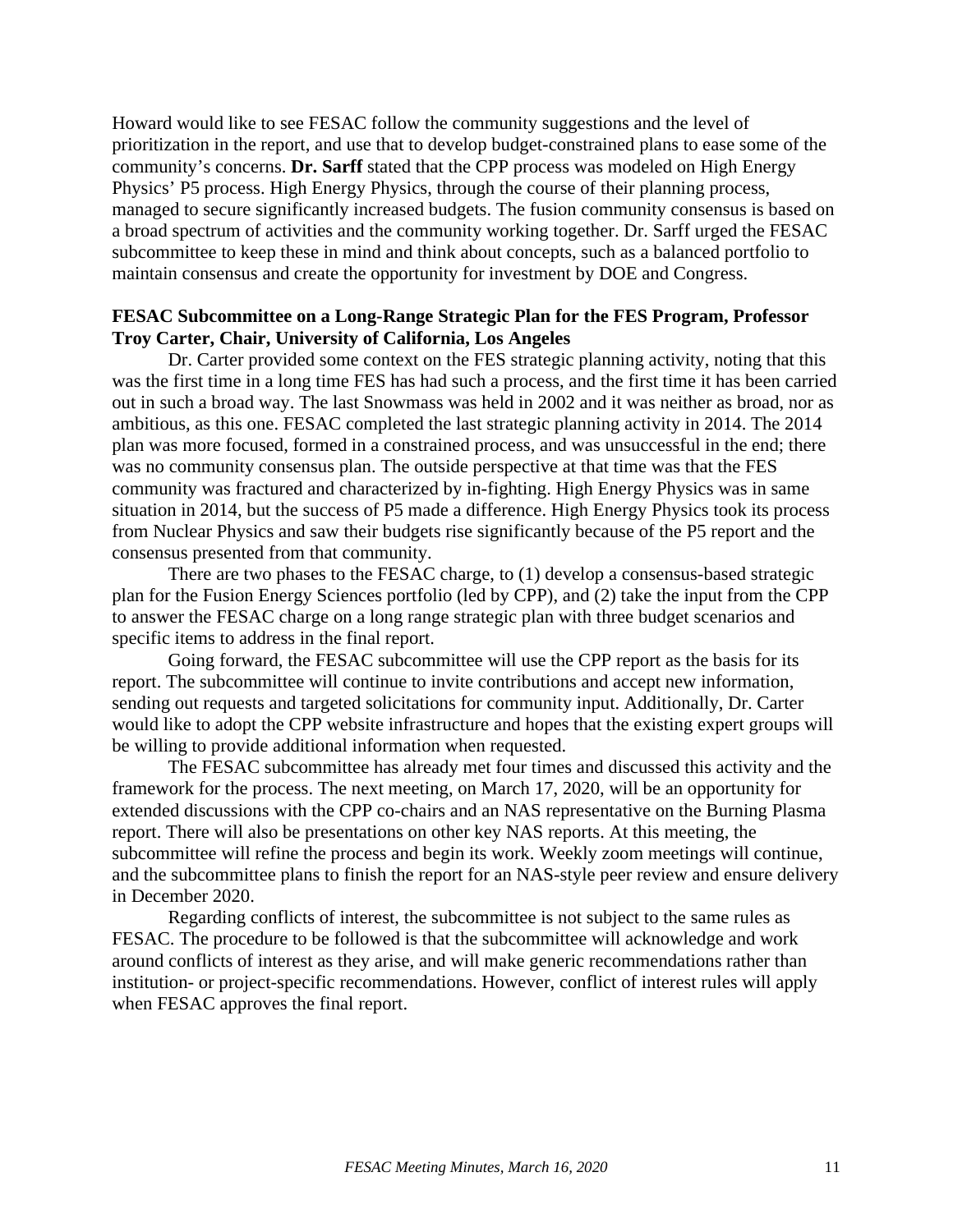## **Discussions on the FESAC Subcommittee on a Long-Range Strategic Plan for the FES Program, Dr. Donald Rej**

**Dr. Wirth** asked how FESAC will obtain budget estimates for facilities to comply with the charge request for three scenarios. **Dr. Carter** explained that the subcommittee first has to develop a framework on its process starting with prioritizing values and principles from the CPP report, especially for non-blue-sky scenarios. The subcommittee will get advice from people involved in critical decisions (CD) on costing. Projects that are close to CD-0, such as the LaserNet upgrade and the FPNS (Fusion Prototypic Neutron Source), may be good sources of costing. At the CD-0 level, the costing is simply a range that could potentially double. The subcommittee is looking for that kind of order-of-magnitude on the projects. While producing designs is impossible with the time constraints, refining the scope is achievable.

**Dr. Patello** appreciated the graphics in the CPP report that showed staging and connections, but missed graphics on the connection between topics that feed into one another. She commented that getting the staging correct with the timeline might help frame the 10 years and also help with budget scenarios. **Dr. Carter** agreed. He stated that the first task the subcommittee will take on is the blue-sky scenario in FST because it is a sequential process. The goal is to focus on the next 10 years while keeping in mind the value of the effort to look beyond that timeframe.

**Dr. Knowlton** asked how the subcommittee will address U.S. participation in ITER. **Dr. Carter** said that there has not been any discussion on that yet. There is a sense, in the CPP process, of wanting to focus on what is new and current. The CPP report does call out ITER and its importance, but there are still details to figure out. The subcommittee needs to think about the process of how to support ITER operations and consider how ITER will play into the timelines.

**Dr. Trask** recommended creating a one-page document of how rules will be applied to various budget scenarios, and how activities and projects will be prioritized in terms of mission need and value of investment. He stated that the rules should be objective and written down so everyone is clear on how prioritization decisions are being made. **Dr. Carter** agreed, stating that in the P5 report the principles for prioritization are front and center; the ground rules are laid out. There may be different rules for DPS and FST, but the subcommittee has to decide on the framework first and foremost.

**Dr. Demers** pointed out that the process of the strategic planning will include prioritization, sequencing, continuity of effort, and allocation of resources. She inquired if Dr. Carter had considered utilizing outside resources, such as existing techniques or non-profit organizations to help with strategic planning. She also asked why the subcommittee does not have any international representation. **Dr. Carter** acknowledged that there are individuals and entities that the subcommittee could bring in to help with the planning. As to international representation, there was a conscious decision to only have domestic representation on the subcommittee to make interaction among the members easier. However, the subcommittee intends to reach out internationally for input. While there is a tradeoff, Dr. Carter is cognizant of that issue. **Dr. Rej** added that the subcommittee may also want to consider the international DOE collaborations, emphasizing that there are domestic scientists who know what is happening internationally. **Dr. Carter** indicated that he is contemplating how to make sure FES is correctly positioned in the international context. In terms of other facilities accomplishing the mission that is being set forth, the subcommittee needs to think about that. It does not mean that the mission and the idea of the facility are bad; it is a question of how to execute it.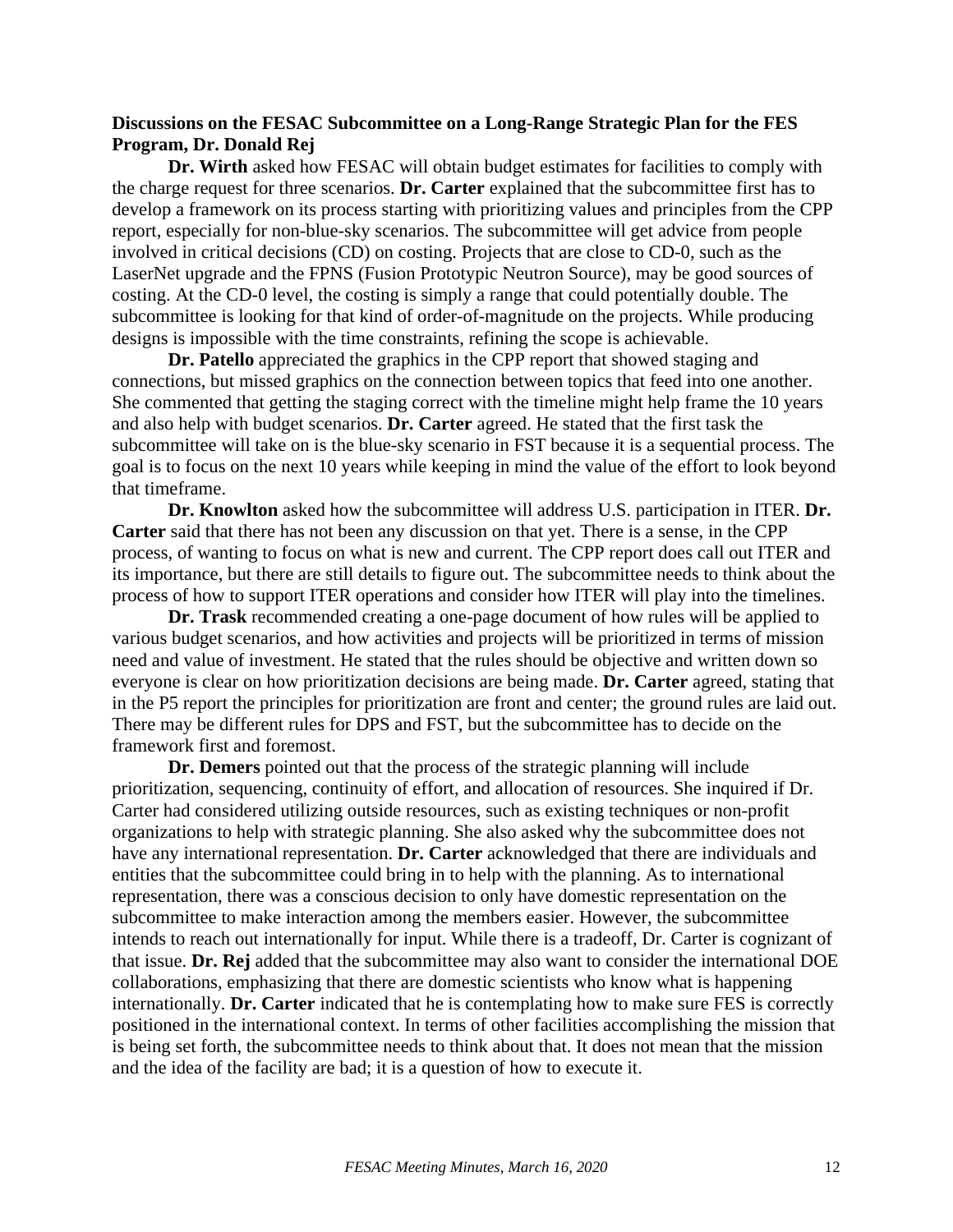**Dr. Howard** commented on the use of expert groups and the structure from the CPP process, noting that the expert groups were run by a large number of people, not the chairs. He asked if Dr. Carter intended to ask these individuals to continue running the groups or if the subcommittee would run them. **Dr. Carter** is considering asking questions about particular initiatives that were not conveyed within the CPP report. He noted that the expert groups considered these initiatives, thought carefully about them, and provided feedback that may be useful to the subcommittee. However, specifics of this idea have not been determined. **Dr. Howard** mentioned that the expert groups came up with Strategic Blocks and suggested that these may be helpful. **Dr. Carter** recognized that the CPP Google site contains useful material, including white papers.

**Dr. Terry** pointed out that the subcommittee's report needs to address the exciting science from fusion at a high level so that there is support among the larger scientific community and the physics community. He noted that in the CPP report there is a split between DPS and FST. DPS is very science oriented, while the FST science drivers sound like programmatic mission elements. **Dr. Carter** acknowledged Dr. Terry's comment and stated that there are conflicts on both sides. For example, in DPS there is opportunity on the process and lowtemperature plasma side; there is also a microelectronics initiative to connect to. There are applications that can change the world, and the subcommittee report must call these out clearly, but also carefully think about the audience that will read the report.

**Dr. Demers** offered an idea to consider within the final report – inconsistent funding, financial costs of non-uniform or slow technology development, and social and environmental issues associated with the benefits of fusion. **Dr. Carter** said that the ultimate driver of continuity is the budget cycle, which is hard to control. However, having a clear plan and strategy help Congress know what to act upon. The societal and environmental benefits will be woven into the report. Dr. Carter was compelled by the comments on climate change and other societal benefits and intends to put language addressing these into the report.

**Dr. Sunn Pedersen** asked to what degree, and by what method, all of FESAC will be involved in the process. **Dr. Carter** stated that in the current planning there is nothing specific about interactions with FESAC. However, there will be guaranteed interaction as a community member, and he will consider the possibilities that exist for involving FESAC.

**Dr. Sunn Pedersen** stated that the blue-sky budget scenario is meant for FES to demonstrate courage and articulate what the community is ready for. The community appears to prefer waiting to see what ITER is doing in terms of the tokamak, and waiting for additional confirmation from two experiments on the stellarator. He sought confirmation that the community is not ready to build a fusion pilot plant. **Dr. Garrison** confirmed that the community is saying that it is not ready to build a fusion pilot plant. She explained that some of the first pieces that came in to FST were the initiatives. In evaluating those initiatives, the expert groups were asked to think about a fusion pilot plant as a goal and work backwards from that to identify all of the gaps that remain (unanswered questions, technological gaps in their expert area). The FST chapter lays out actions that are needed to get to a pilot plant. Right now, even with unlimited funding, the community is not ready to break ground on a pilot plant. There are some research and science activities that need to occur first to reduce the risks. **Dr. Ferraro** added that there is a clear preference within the community to target a pilot plant that is economically viable within the U.S. market and technically feasible.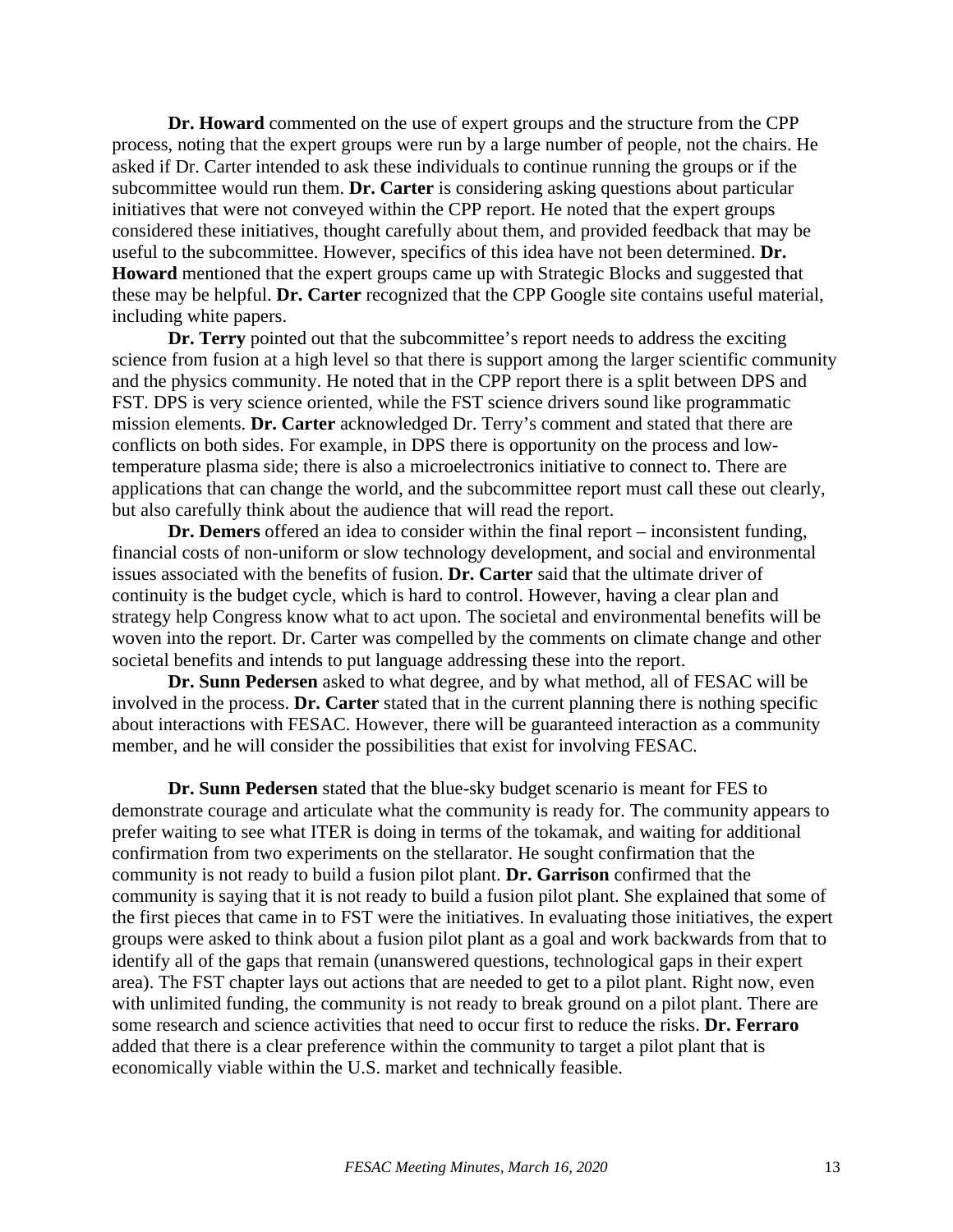**Dr. Knowlton** recognized that the charge is driving the community to come to consensus. However, there is a limited amount of time to address budget issues, priorities, and sequencing. He asked how the subcommittee plans to obtain consensus given the restricted timeline and possible tensions in the community. **Dr. Carter** acknowledged that the long-range plan will be meaningless if it does not have community consensus. The problem comes with specificity; therefore, the subcommittee will try to be generic and leave flexibility in the recommendations. Dr. Carter's approach is to jump in, identify the problem points, and work through them.

**Dr. Garrison** noted that one cross-cutting section in the CPP report focuses on workforce needs. There are suggestions for new activities that have not been supported by FES in the past. She asked if DEI ideas, broader needs for expanding the workforce, bringing more people into the field, and making sure they are staying and having fulfilling careers, will be in the FESAC report or dealt with in other ways. **Dr. Carter** agreed that both DEI and a sustained and engaged workforce are extremely important for the health of the field. The recommendations in the CPP report have a place in the FESAC report because they enable the community to be successful in achieving its goals. There are several reports currently in process that amplify some of these recommendations. **Dr. Carter** anticipates that the FESAC subcommittee will pay close attention to those and include them as additional recommendations.

**Dr. Kuranz** asked how, and in what form, community input will be obtained. **Dr. Carter** said all options are on the table. It is essential to continue to engage with the community and secure those connections to maintain consensus. At the moment, the subcommittee is considering calls for white papers and virtual meetings to help facilitate this. It is not permissible to have FESAC review a draft before it gets to them, but the subcommittee can gather as much information as desired from FESAC members.

**Dr. Barish**, in response to Dr. Knowlton's question about consensus, pointed out that a lot of time was spent choosing members of the subcommittee. Those members were chosen both for their scientific and technical expertise as well as the respect they command in the fusion and plasma sciences community. The subcommittee members have two jobs: (1) make the important decisions on priorities within the two constrained budget scenarios, and (2) champion the report to their respective communities when it reaches a semi-final point. FES is depending on the subcommittee members to reach out to their communities to obtain consensus.

#### **Public Comment**

**Dr. Allen Boozer**, Columbia University, commented that it is important to have an exciting consensus report that is based on the current scientific situation and societal needs. Dr. Boozer made four points about CO2, computational design, and stellarators. First, he said that the CO2 issue defines the timeline for fusion (roughly 30 years), and that there are societal and financial costs that go with it  $(\sim a$  few trillion dollars per year). If fusion is delayed for a year, it is costing society something of that order. Second, the cost of computational design is tiny compared to the cost of development and deployment, 2-3 orders of magnitude difference. Because computational design is trivial, the community should be doing that. Third, stellarators side step the critical physics engineering issues that tokamaks have and allow an aggressive computational design, which means very fast and very cheap. Fourth, there is a need to determine how attractive the design of the stellarator power plant could be given a constraint. That constraint is that multiple iterations of experiments are not required before proceeding to final design and construction. Generation of experiments generally means decades; multiple